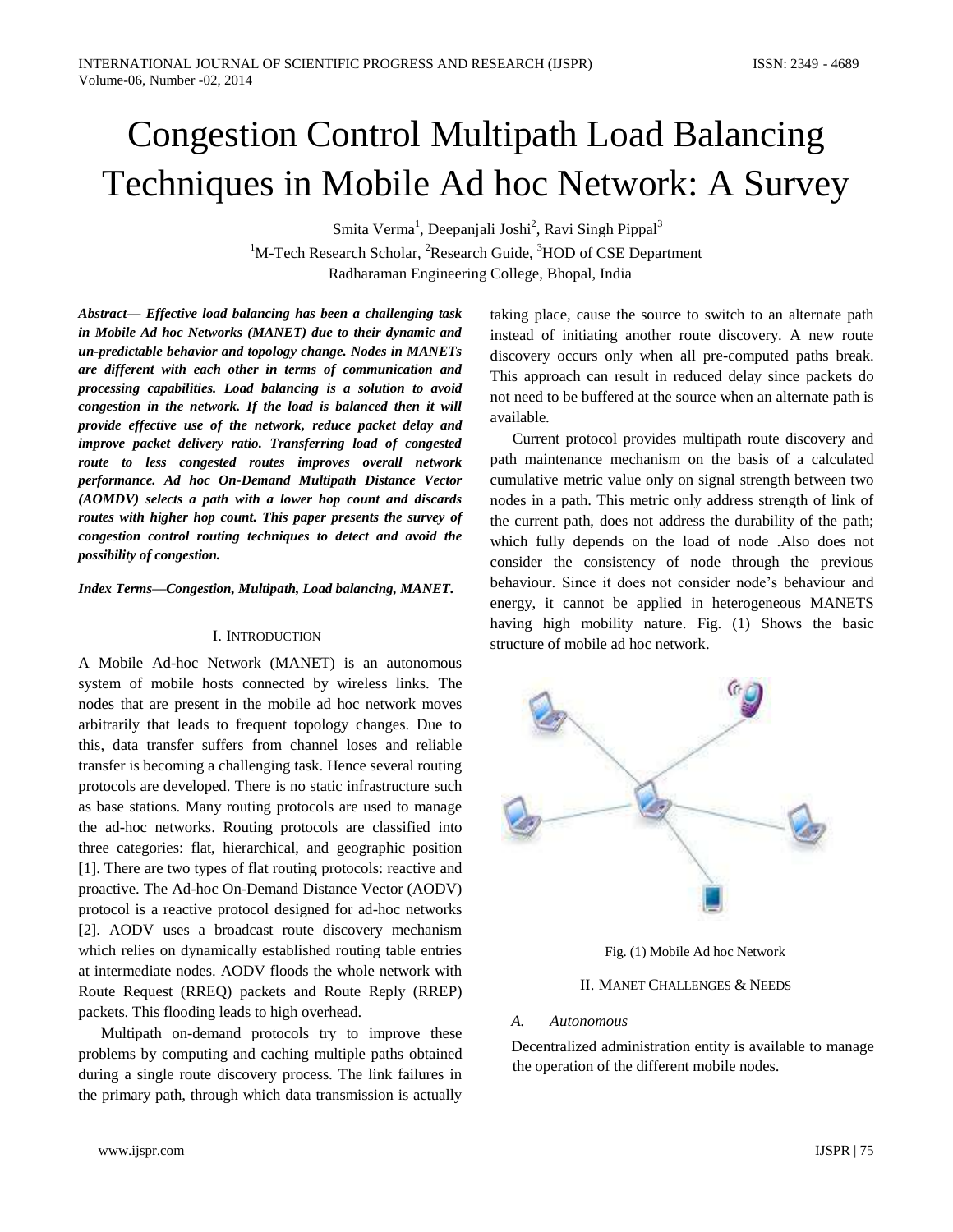### *B. Dynamic topology*

Nodes are mobile and can be connected dynamically in a random manner. Links of the network vary timely and are based on the proximity of one node to another node.

#### *C. Device discovery*

Identifying applicable newly moved in nodes and informing about their existence need dynamic update to facilitate automatic optimal route selection.

#### *D. Poor Transmission Quality*

This is a built-in problem of wireless communication caused by several error sources that result in degradation of the received signal.

#### *E. Network configuration*

The entire MANET infrastructure is dynamic and is the reason for dynamic connection and disconnection of the variable links.

#### *F. Topology maintenance*

Updating information of dynamic links among nodes in MANETs is a major challenge. Mobile Ad-hoc network is useful for providing cost less communication.

- Mine site operations
- Battle field area
- Wildlife monitoring
- For Vehicular ad hoc networks
- For Health monitoring

#### III. MULTIPATH ROUTING

Mobile ad hoc networks are characterized by a limited power at the nodes and dynamic topology and limited channel bandwidth .Because of these characteristics, paths connected source nodes with destinations may be very unstable and go downward at any time, making communication over ad hoc networks difficult. On the other side, since all nodes in an ad hoc network can be connected dynamically in a randomly manner, it is usually possible to establish more than one path between a source and a destination. This property of ad hoc networks is used in the routing process, we speak of multipath routing. The process of determining multiple routes among the distinct source and single destination at the time of single route discovery corresponds to multi-path routing [3]

In most cases [4], the ability of creating multiple routes from a source to a destination is used to provide a backing route. When the primary route fails to deliver the packets in some way, the backing is used. This provides a better fault tolerance in the sense of faster and efficient recovery from route failures. Multiple paths provide load balancing as well as route failure protection by distribution of traffic among a set of disjoint paths.

Paths can be disjoint in two ways: (a) link-disjoint and (b) node-disjoint. Node-disjoint paths do not have any common nodes, except the source and destination, hence the do not have any common link. Link-disjoint paths do not have any common link. They may, however, have one or more common nodes clearly shown Fig.  $(2)$  & Fig.  $(3)$ .



Fig. (2) Node-disjoint paths from source S to destination D



Fig.( 3) Link-disjoint paths from source S to destination D

Multipath routing allows the establishment of multiple paths between a single source and single destination node. Multipath routing is generally proposed in order to increase the reliability of data transmission (i.e., fault tolerance) or to provide load balancing. Load balancing is an important in MANETs because of the limited bandwidth between the nodes [5, 6].

#### *A. Benefits of Multipath Routing*

As mentioned before, multiple paths can provide faulttolerance and load balancing and higher aggregate bandwidth. Load balancing technique can be achieved by spreading the traffic along multiple routes. This can be alleviating congestion and bottlenecks. From a fault tolerance perspective, multipath routing provides route resilience.

To demonstrate this, consider Fig. 4 (a) and (b), where node S has established three paths to node D. If sender node S sends the same packet along all three paths, as long as at least one of the paths does not fail, node D will receive the packet. While routing redundant packets is not the only way to utilize multiple paths, it demonstrates how multipath routing can provide fault tolerance in the presence of route failures. Since bandwidth of node may be limited in a wireless network, routing on a single path may not provide sufficient bandwidth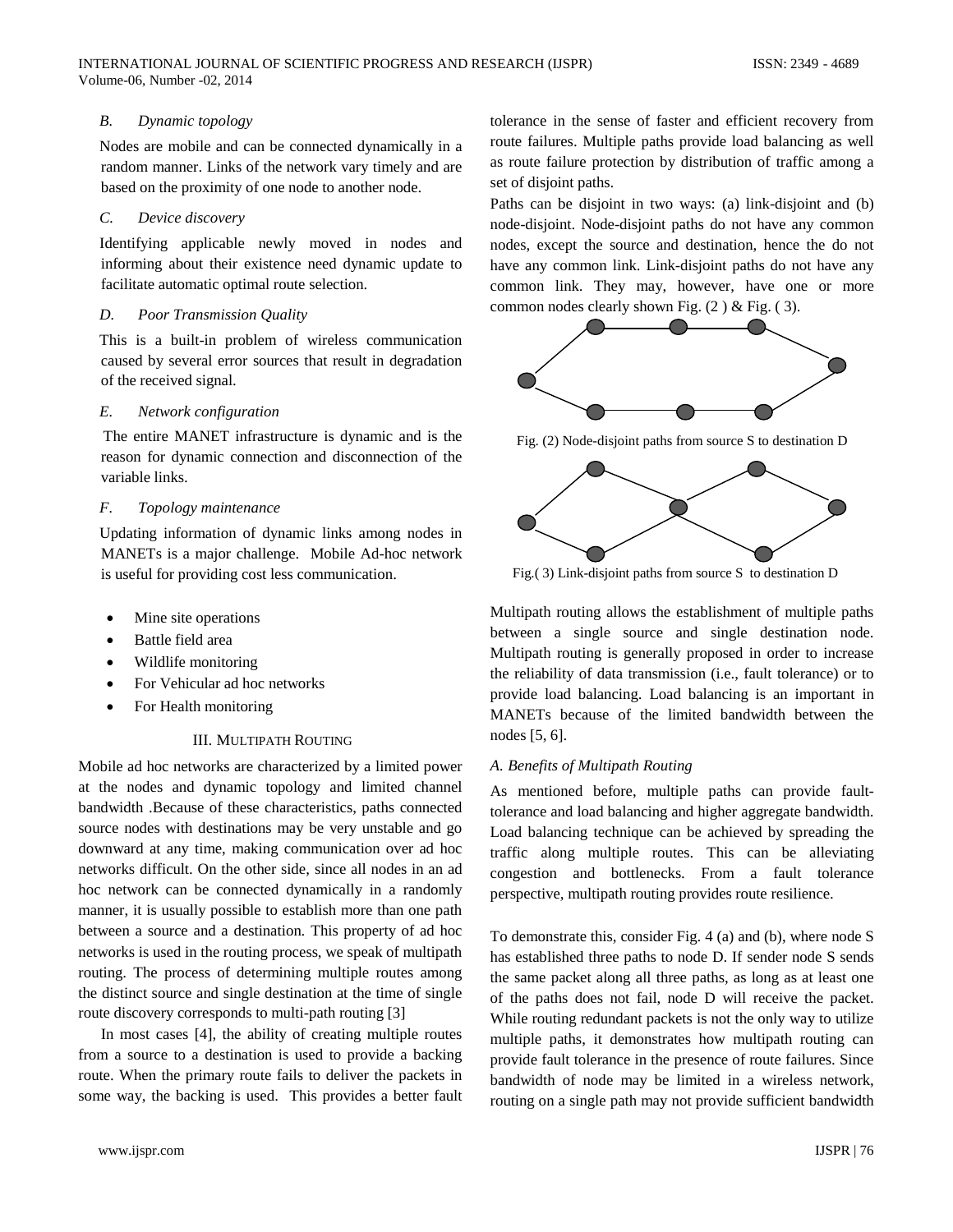for a connection. However, if multiple path may satisfy the bandwidth requirement of the application, there is more bandwidth available, a minimum end-to-end delay may be achieved. Source node S routes the same packet to destination node D along the routes SAGD, SBED, and SCFD. When node D moves routes SAGD and SBED break, but route SCFD is still able to deliver the packet to node D.



Fig. 4(a) Multipath Routing Establishment



Fig. 4(b) Alternative path for data delivery

Due to issues at the link layer, to achieve higher bandwidth by using multiple path in ad hoc network may not be as straightforward as in wired network. Because nodes in the network communicate through the wireless medium, radio interference must be taken into account. Transmissions from a node along one path may interfere with transmissions from a node along another path, thereby limitation of the achieved throughput. However, results show that using multipath routing in ad hoc networks of high density result in better throughput in comparison of using unipath routing [7]

Multi-path routing can balance the load better than the single path routing in ad hoc networks, where the first selective shortest paths are used for routing. This is dependent only for the networks having a huge number of nodes (i.e., a large fraction of the total number of nodes in the network) between

any source-destination pair of nodes. It is impractical to build such a system it is economical for discovering and maintaining a large number of paths. Load balance is not enhanced by using multiple shortest path routes instead of a single path [8].

#### IV. CONGESTION IN MANET

Every node in MANET can become aware of the presence of other nodes within its range. In ad hoc network with shared resources, where multiple senders are compete for link bandwidth, it is almost necessary to adjust the data rate used by each sender in order not to overload the network. Packets that arrive at a router and can't be forward are dropped, consequently an excessive amount of packets arriving at a network bottleneck leads to many packet drops. The particular dropped packets might already have travelled a long way in the network and thus consumed significant resources.

Additionally, the lost packets often trigger retransmission, which means that more packets are sent into the network. Network congestion can severely deteriorate throughput of network. If no appropriate congestion control is performed this can lead to a congestion collapse of the network, where most no data is successfully delivered.

- When the load in the link goes beyond the carrying capacity.
- When the broadcasting packets in network are surplus in the nature.
- When more number of packets field has becomes time out and retransmitted.
- When the number of node increases.

 Furthermore, due to the comparatively low bandwidth of mobile ad-hoc networks, one single sender is able to be it unintentionally or intentionally cause a collapse of the network due to congestion. The maximum effect of a single traffic flow on the network condition can cause severe unfairness between flows. Wireless multi hop networks are much more prone to overload-related problems than traditional wire line networks like the Internet. Therefore an applicable congestion control is absolutely basic for network stability and acceptable performance.

#### V. LITERATURE REVIEW

This section presents survey about existing work done in the field of MANET routing protocol and congestion control. Every research has some contribution in improving the performance of network but has some drawbacks also, that are mentioned in Table 1.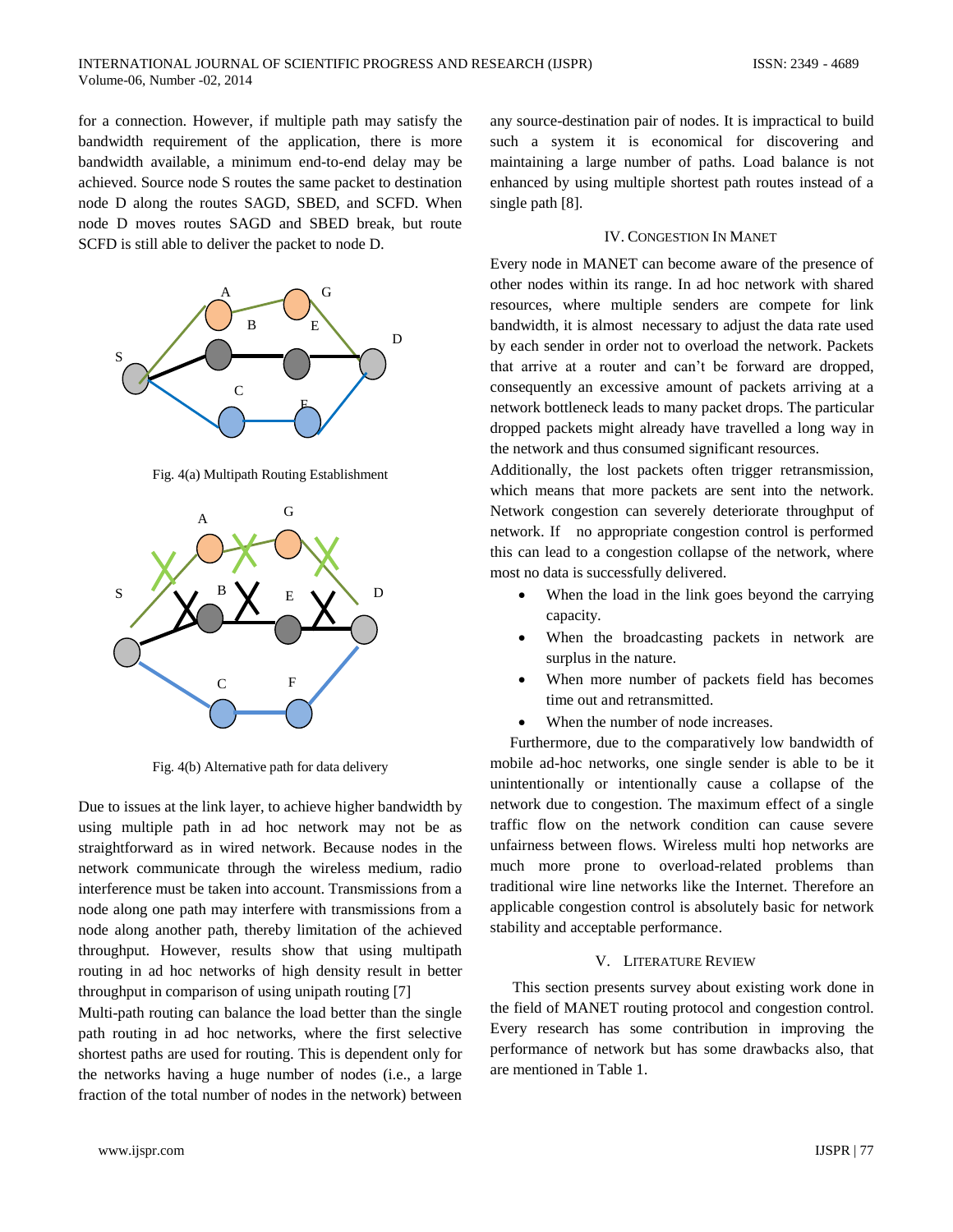| <b>AUTHOR</b>                                           | <b>Work Accomplished</b>                                                                                                                                                                                                                                                                                                                                                                                                                                                                                                                  | <b>Drawbacks</b>                                                                                                                                                                                                                            |
|---------------------------------------------------------|-------------------------------------------------------------------------------------------------------------------------------------------------------------------------------------------------------------------------------------------------------------------------------------------------------------------------------------------------------------------------------------------------------------------------------------------------------------------------------------------------------------------------------------------|---------------------------------------------------------------------------------------------------------------------------------------------------------------------------------------------------------------------------------------------|
| M. Ali et al.<br>[9]                                    | This employs multiple mobile routing backbones (MRB) between a<br>pair of source and destination nodes using intermediate nodes which<br>are rich in resources like bandwidth, processing power, residual<br>energy.                                                                                                                                                                                                                                                                                                                      | The proposed work has compared<br>with unipath protocol. However, the<br>routing overhead is not discussed.                                                                                                                                 |
| M Ali et al.<br>$[10]$                                  | This paper presents a congestion adaptive multipath routing protocol to<br>increase the throughput and avoid congestion in MANETs. In this<br>approach, when the average load of an existing link increases beyond a<br>defined threshold and the available bandwidth and residual battery<br>energy decreases below a determine threshold, traffic is distributed<br>over fail-safe multiple routes to reduce the traffic load on a congested<br>link.                                                                                   | This scheme distributes the data rate<br>on multiple selected paths by that<br>all paths are reserved for<br>communication. The energy<br>consumption parameters are not<br>mentioned here like transmission<br>power, receiving power etc. |
| S.<br>Soundararaj<br>an, R.S.<br>Bhuvaneswa<br>ran [11] | This paper presents a new approach Multipath Load Balancing and<br>Rate Based Congestion Control (MLBRBCC) based on rate control<br>mechanism for avoiding congestion in network communication flows.<br>In this technique the destination node copies the estimated rate from<br>the intermediate nodes and the feedback is forwarded to the sender<br>through an acknowledgement packet. Since the sending rate is<br>balanced based on the estimated rate, this technique is better than the<br>standard congestion control technique. | Only Delay and Delivery ration in<br>different rate are measured. The<br>throughput, routing load are<br>included in result.                                                                                                                |
| Fubao Yang<br>$[12]$                                    | This paper proposes a Network Coding-based AOMDV routing<br>algorithm in MANET (NC-AOMDV). It is typically proposed in order<br>to increase the reliability of data transmission, and by applying<br>network coding, which allows packet encoding at a broadcast node.<br>Because the encoding packet is generated by a broadcast node, the<br>source node does not need to encode the packets and sends only data<br>packets to each route.                                                                                              | Packet overhead, PDR and end to<br>end delay are measured with<br>different mobility but in ad hoc, the<br>mobility of nodes are random. The<br>proposed concept not showed the<br>load on each node and throughput.                        |
| Shalini Puri<br>et al [13]                              | The proposed protocol (AODV-Multipath) preserves the higher hop<br>count routes in the routing table and utilizes it as alternate path as link<br>failure exit. AOMDV does not provide any means to avoid congestion<br>and load balancing in the network. Queue Length finds congestion in<br>the network. Queue Length and Hop Count value are jointly used to<br>select a route from source to destination that avoids congestion and<br>load balancing.                                                                               | Only the summary of research is<br>mentioned. The resultant values are<br>not discussed.                                                                                                                                                    |
| Soundararaj<br>an [14]                                  | This paper presents a new approach Multipath Load Balancing and<br>Rate Based Congestion Control (MLBRBCC) based on rate control<br>mechanism for avoiding congestion in network communication flows.                                                                                                                                                                                                                                                                                                                                     | Only rate based congestion scheme<br>is proposed. No discussion on node<br>energy factor.                                                                                                                                                   |
| Tekaya et al.<br>$[15]$                                 | This paper presents the multipath routing and the load balancing on<br>this network as well as some strategy proposed to put the emphasis on<br>two multipath protocols MSR (Multipath Source Routing) and<br>AOMDV (Ad Hoc On demand Multipath Distance Vector).<br>Afterwards, it proposes a solution called LB-AOMDV (Load<br>Balancing-AOMDV) that support at once multipath routing and load<br>balancing.                                                                                                                           | The main drawback of this paper is<br>that performance is not measured<br>with AOMDV protocol and the<br>maximum buffer size $(50)$ is not<br>considered.                                                                                   |

## TABLE 1. PREVIOUS WORK DETAIL AND RESEARCH GAPS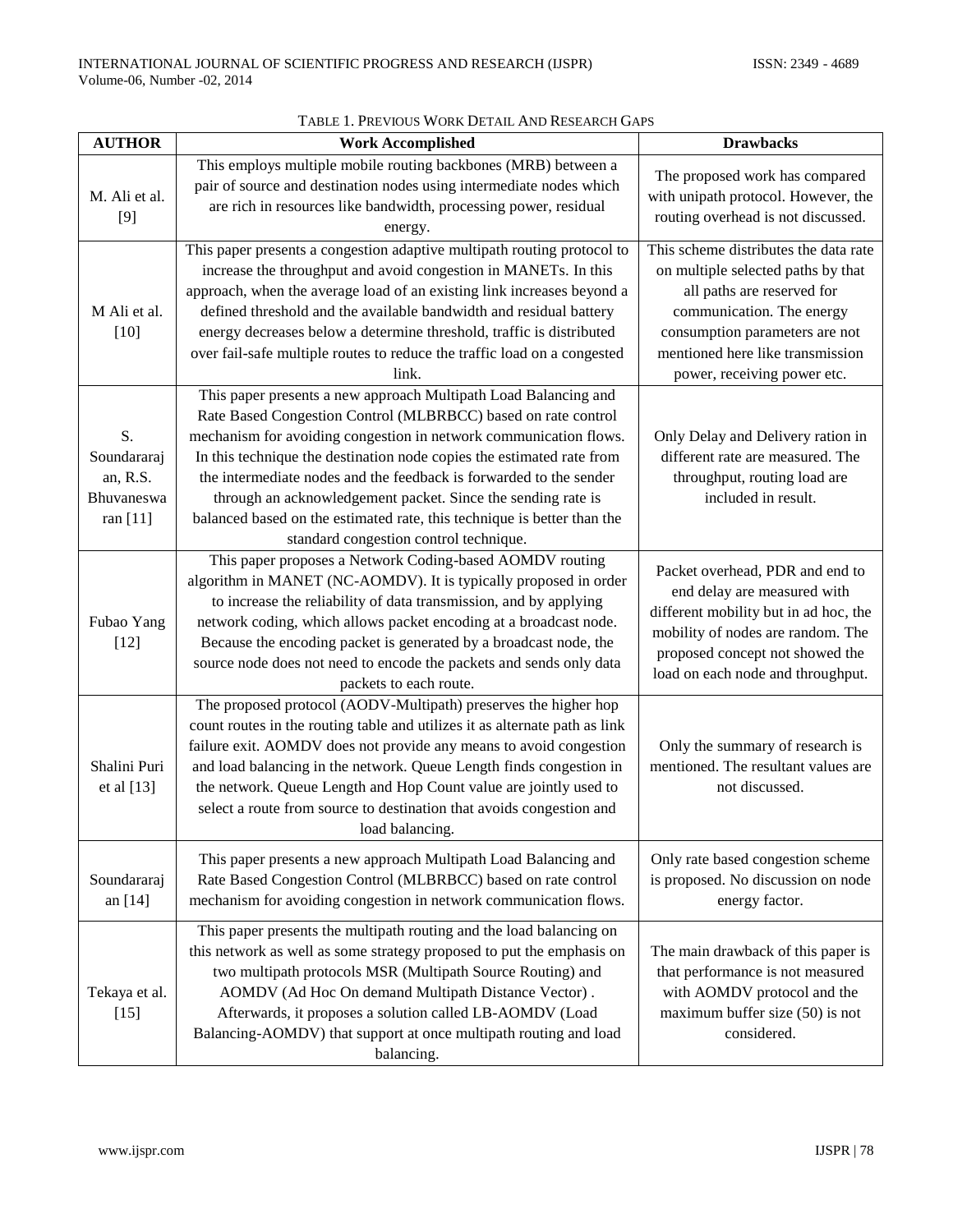| Amjad Ali,<br>Wang<br>Huiqiang<br>$[16]$ | This paper focuses on reducing the overall routing overhead while<br>achieving load balancing. In case of congestion, their proposed<br>protocol stops the broadcasting of RREQ packets which is another<br>advantage since in a dense and congested environment it is highly<br>desirable to reduce routing overhead. | In this paper, the proposed work is<br>compared with normal AODV<br>protocol. However, the multipath<br>AODV has gives the better result<br>than the proposed work. The delay<br>difference is negligible. Remaining<br>performance metrics are missing<br>like throughput, PDF, Load<br>analysis. |
|------------------------------------------|------------------------------------------------------------------------------------------------------------------------------------------------------------------------------------------------------------------------------------------------------------------------------------------------------------------------|----------------------------------------------------------------------------------------------------------------------------------------------------------------------------------------------------------------------------------------------------------------------------------------------------|
| Mohannad<br>Ayash et al.<br>$[17]$       | This paper enhances AODV protocol by proposing two protocols<br>which minimize control overhead of AODV. Both of these protocols<br>use Global Positioning System (GPS). It is used to determine the<br>geographical location of source and destination nodes.                                                         | The performance can be improved<br>more if the AOMD is used in place<br>of AODV. Nodes location table are<br>not mentioned.                                                                                                                                                                        |
| Tuan Anh<br>Le et al. $[18]$             | It proposed an energy-aware congestion control algorithm for various<br>path TCP called ecMTCP. It moves traffic from the maximum<br>congested paths to the more lightly loaded paths, further from higher<br>energy cost paths to the lower ones, thus produces load-balancing and<br>energy-savings.                 | Here the total energy saving in<br>network is not measured and only<br>the performance of TCP protocol is<br>measured which is already a reliable<br>protocol for communication. The<br>experiment ID is not clearly shown<br>and only the drop % is measured in<br>two links                      |

#### VI. CONCLUSION

The reason for the growing importance of multipath load balancing is that this strategy could be used as a means to enhance efficient bandwidth utilization for mass distribution of data. As there is an imperative need to conserve scarce bandwidth over wireless media, it is natural that multipath routing should receive some attention for ad hoc networks. So, it is, in most of the cases, advantageous to use multipath rather than multiple unipath, especially in ad hoc environment where bandwidth comes at a premium. Survey has notify about, if we reduce congestion by choosing non congested routes to send RREQ and data packets and to transfer the load to higher hop count alternate paths if the nodes or route turn out to be congested. Congestion control mechanisms have improved over time. This paper gives an overview over congestion control mechanisms. Many researchers have done valuable research in the field of congestion control with some drawbacks.

AOMDV came up with the advantage of multiple routes being discovered and the route carrying the minimum hop count value is selected but again suffered with the disadvantage of source running the route discovery on node failure. These protocols will avoid congestion on routes by carrying a good route detection technique, balance load on account of congestion that would definitely to an extent

avoid node failures and has improved packet delivery ratio, throughput, reduced packet delay and packet drop performance metrics.

#### **REFERENCES**

- [1] Chengyong Liu, Kezhong Liu, Layuan Li, "Research of QoS aware Routing Protocol with Load Balancing for Mobile Adhoc Networks", WiCom' 08, 4<sup>th</sup> International Conference on Wireless communication, 2008.
- [2] C. Lochert, B. Scheuermann, and M. Mauve, "A Survey on Congestion Control for Mobile Ad-Hoc Networks", Wiley Wireless Communications and Mobile Computing 7 (5) , pp. 655–676, 2007.
- [3] Makoto Ikeda, "Congestion Control for Multi-flow Traffic in Wireless Mobile Ad-hoc Networks" Sixth International Conference on Complex, Intelligent, and Software Intensive Systems 2012, pp. 290-297.
- [4] S. Lee and M. Gerla, "AODV-BR: Backup Routing in Ad hoc Networks." Proceedings of IEEE WCNC 2000, Chicago, pages 1311-1316, September 2000.
- [5] Georgios Parissidis, Vincent Lenders, Martin May, and Bernhard Plattner "Multi-path Routing Protocols in Wireless Mobile Ad Hoc Networks: A Quantitative Comparison" Multipath Routing, NEW2AN 2006, LNCS 4003, pp. 313– 326, Springer-Verlag Berlin Heidelberg 2006.
- [6] Peter Pham and Sylvie Perreau "Multi-Path Routing Protocol with Load Balancing Policy in Mobile Ad Hoc Network",